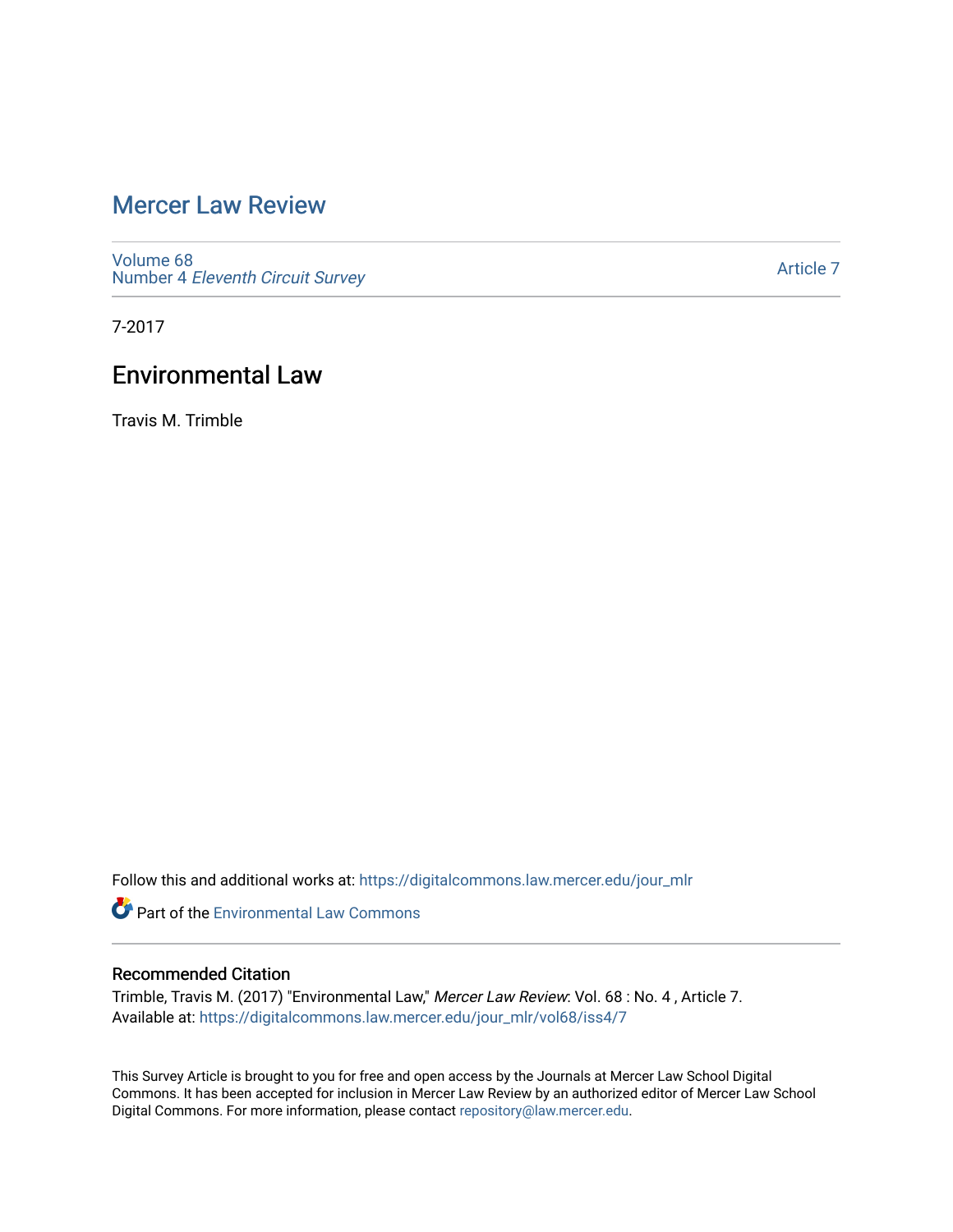## **Environmental Law**

### **by Travis M. Trimble\***

In **2016,1** the United States Court of Appeals for the Eleventh Circuit addressed, for the second time, whether the Army Corps of Engineers (Corps) acted arbitrarily when it issued Nationwide Permit 21 **(NWP 21),2** which authorizes dredge and **fill** activities **by** surface mining operations and applies differing standards to grandfathered operations and new operations. The court held that the Corps did not, and it upheld the permit. Also, the Eleventh Circuit held that the National Park Service did not act improperly under the Wilderness Act<sup>3</sup> when it reduced the number of acres it considered to be eligible for designation as wilderness in an Addition to the Big Cypress National Preserve in Florida. The United States District Court for the Southern District of Alabama ruled that the federal and state agency Trustees of a fund set up to provide for restoration of natural resources damaged **by** the Deepwater Horizon oil rig spill violated the National Environmental Policy Act **(NEPA)4** when they allocated funds for a proposed lodge and conference center development at Gulf State Park in Alabama. Finally, the United States District Court for the Middle District of Alabama decided a novel question under Alabama law: the court ruled that raw sewage was not a pollutant within the meaning of an absolute pollution exclusion provision in an insurance policy.

**1.** For an analysis of environmental law during the prior survey period, see Travis M. Trimble, *Environmental Law, Eleventh Circuit Survey,* **67** MERCER L. REV. **895 (2016).**

- 2. Reissuance of Nationwide Permits, **77** Fed. Reg. 10,184 (Feb. 21, 2012).
- **3. 16 U.S.C. §§ 1131-1136** (2012).
- 4. 42 **U.S.C. §§** 4331-4370(h) (2012).

**1003**

<sup>\*</sup>Instructor, University of Georgia School of Law. Mercer University (B.A., **1986);** University of North Carolina (M.A., **1988);** University of Georgia School of Law **(J.D., 1993).** Member, State Bar of Georgia.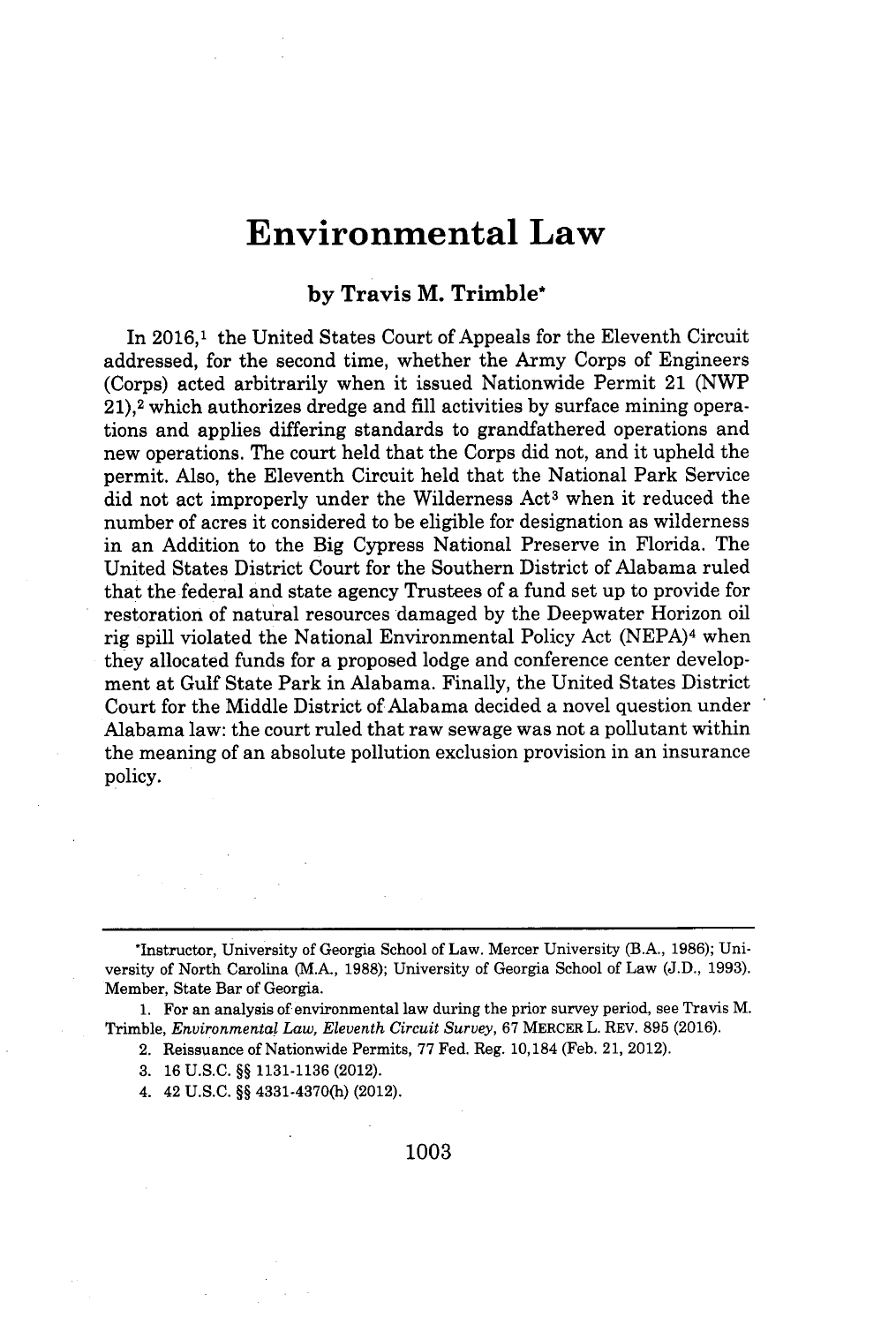#### I.. CLEAN WATER **ACT -** SECTION 404

For the second time, the Eleventh Circuit took up *Black Warrior Riverkeeper, Inc. v. United States Army Corps of Engineers,<sup>5</sup>*and, barring a successful application to the Supreme Court of the United States, put an end to the litigation. The court held that the Corps did not act arbitrarily and capriciously when it reissued NWP 21 under section 404 of the Clean Water Act **(CWA)6** in such a way as to apply more restrictive standards to new surface mining operations, but allowing grandfathered operations to continue to operate under the permit under less restrictive standards.<sup>7</sup>

Section 404 of the CWA requires a person desiring to discharge dredged or fill material into a water of the United States to obtain a permit from the Corps. Under Section 404(e) of the Act,<sup>8</sup> the Corps may authorize dredged or **fill** activity on a state, regional, or nationwide basis, rather than an individual basis, to certain categories of discharges. To issue a permit on a general rather than individual basis, the Corps must determine that activities authorized **by** the permit are similar in nature, and will cause only minimal adverse environmental effects when performed separately and also cumulatively.<sup>9</sup>

NWP 21,10 first issued in **1982,** is a general permit allowing the discharge of dredged or **fill** material associated with surface coal mining and reclamation operations. Surface coal mining can result in the discharge of material in a variety of ways, including filling or burying streams, or actually mining into and under streams to reach a coal seam.<sup>11</sup>

The previous version of NWP **21,12** which had been issued in **2007** with a five-year term, expired in 2012, and the Corps reissued the permit on February 21, 2012.13 It contained two new provisions. Paragraph (a) allows for the reauthorization of mining operations previously allowed under the **2007** permit (the grandfathered operations) under section 21(a), provided the Corps determines they continue to cause only minimal adverse impacts.<sup>14</sup> New surface mining operations were required to comply with paragraph **(b),** which limited the loss caused **by** an operation to one-

- **13.** *See* Reissuance of Nationwide Permits, *supra* note 2.
- 14. *Id.*

**<sup>5. 833</sup> F.3d** 1274 (11th Cir. **2016).**

**<sup>6. 33</sup> U.S.C.** *§* 1344 (2012).

**<sup>7.</sup>** *See Black Warrior Riverkeeper,* **833 F.3d** at **1277.**

**<sup>8. 33</sup> U.S.C.** *§* 1344(e).

*<sup>9.</sup> See Black Warrior Riverkeeper,* **833 F.3d** at **1278.**

**<sup>10.</sup>** Reissuance of Nationwide Permits, *supra* note 2.

**<sup>11.</sup>** *See id. at* **1279.**

<sup>12.</sup> Reissuance of Nationwide Permits, **72** Fed. Reg. **11,092** (Mar. 12, **2007).**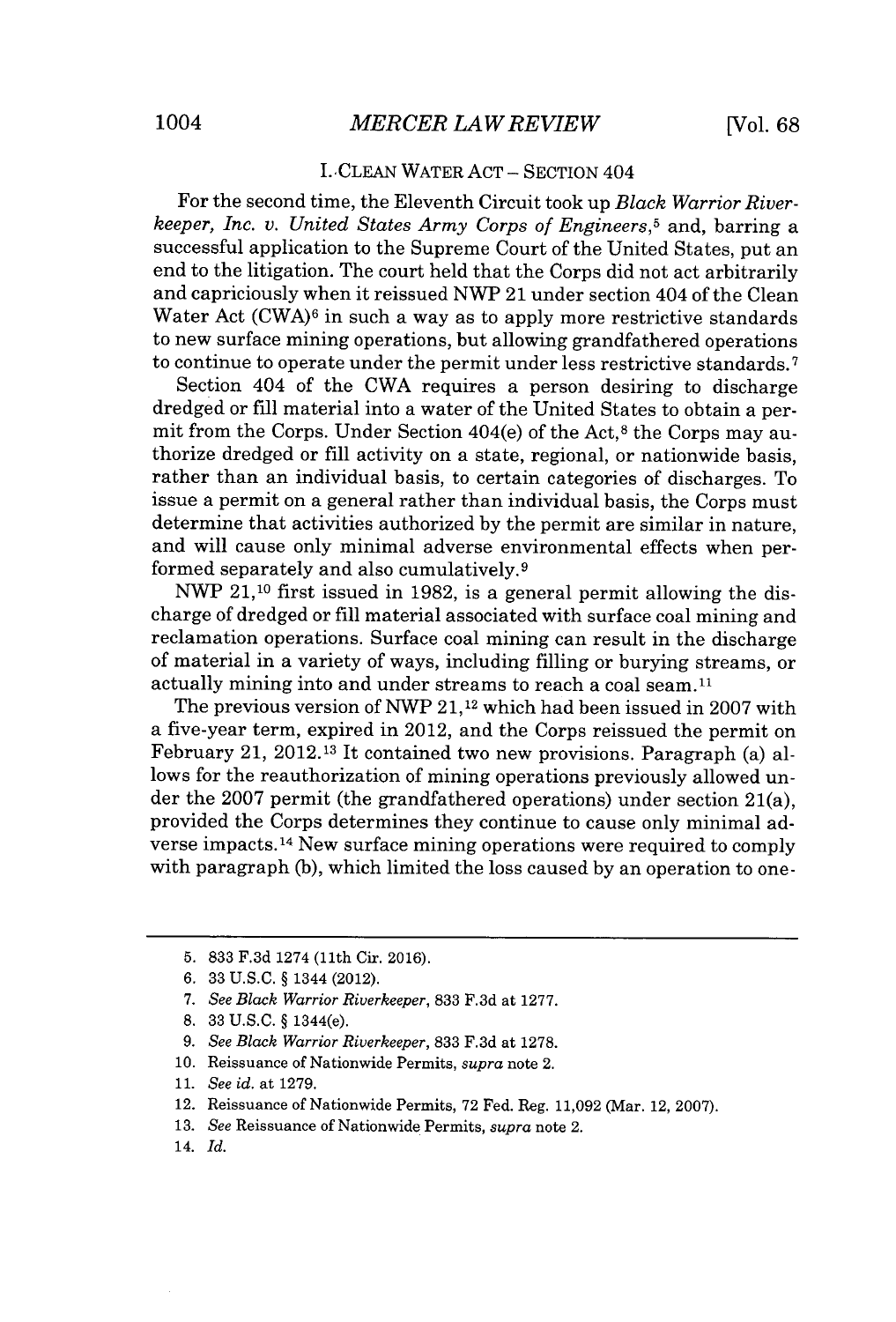half acre of waterway and 300 linear feet of streambed.<sup>15</sup> In its decision document accompanying NWP 21, the Corps stated that the numeric limitations in paragraph **(b)** were "necessary to constrain the adverse effects to the aquatic environment to ensure compliance with the statutory requirement that general permits, including NWPs, may only authorize those activities that have minimal individual and cumulative adverse effects on the aquatic environment." $16$  The grandfathered operations were not bound **by** these specific limitations, and as a result, forty-one grandfathered operations in the Black Warrior River watershed in Alabama, reauthorized under the 2012 version of NWP 21, together were allowed to fill approximately twenty-five miles of streambed that, according to Riverkeeper, would not have been filled had the operations been subject to the requirements of **21(b).** The first grandfathered operation was reauthorized in May 2012. The deadline for submitting an application for reauthorization was in February **2013,** and the last reauthorization was approved **by** April **2013.17**

Riverkeeper filed suit in November **2013** under the CWA and the **NEPA** to block the reauthorization of the grandfathered mining operations in the Black Warrior River watershed.<sup>18</sup>Riverkeeper contended **(1)** the reauthorization of the grandfathered mining operations that had previously been allowed under the **2007** version, without requiring the numeric limitations on new operations applicable under the 2012 permit, amounted to an unlawful ten-year permit term for the grandfathered operations; (2) the Corps' cumulative impact analysis of the 2012 permit was arbitrary and capricious; **(3)** the Corps' reauthorization of operations in the Black Warrior River watershed was arbitrary and capricious; and (4) the Corps' "Finding of No Significant Impact" **(FONSI)19** under **NEPA,** as to the  $2012$  permit, was arbitrary and capricious.<sup>20</sup> In the case's previous appearance in the Eleventh Circuit, the court described the claim as being based on one essential argument: the Corps could not have rationally found that the new specific limits on stream destruction applicable to new operations were necessary to avoid significant environmental impacts, and at the same time conclude that the cumulative impacts of the grandfathered projects, without the specific limits, would be minimal, as required to qualify for a general (Nationwide) permit.<sup>21</sup>

**17.** *See id. at* **1279-80.**

- **19.** 40 C.F.R. **§** 1501.4(e) **(2016).**
- 20. *Black Warrior Riverkeeper, Inc.,* **833 F.3d** at **1282.**
- 21. *Id. at* 1284.

**<sup>15.</sup>** *Black Warrior Riverkeeper,* **833 F.3d** at **1279.**

**<sup>16.</sup>** *Id. at* 1284 (internal quotations omitted).

**<sup>18.</sup>** *Id. at* **1282.**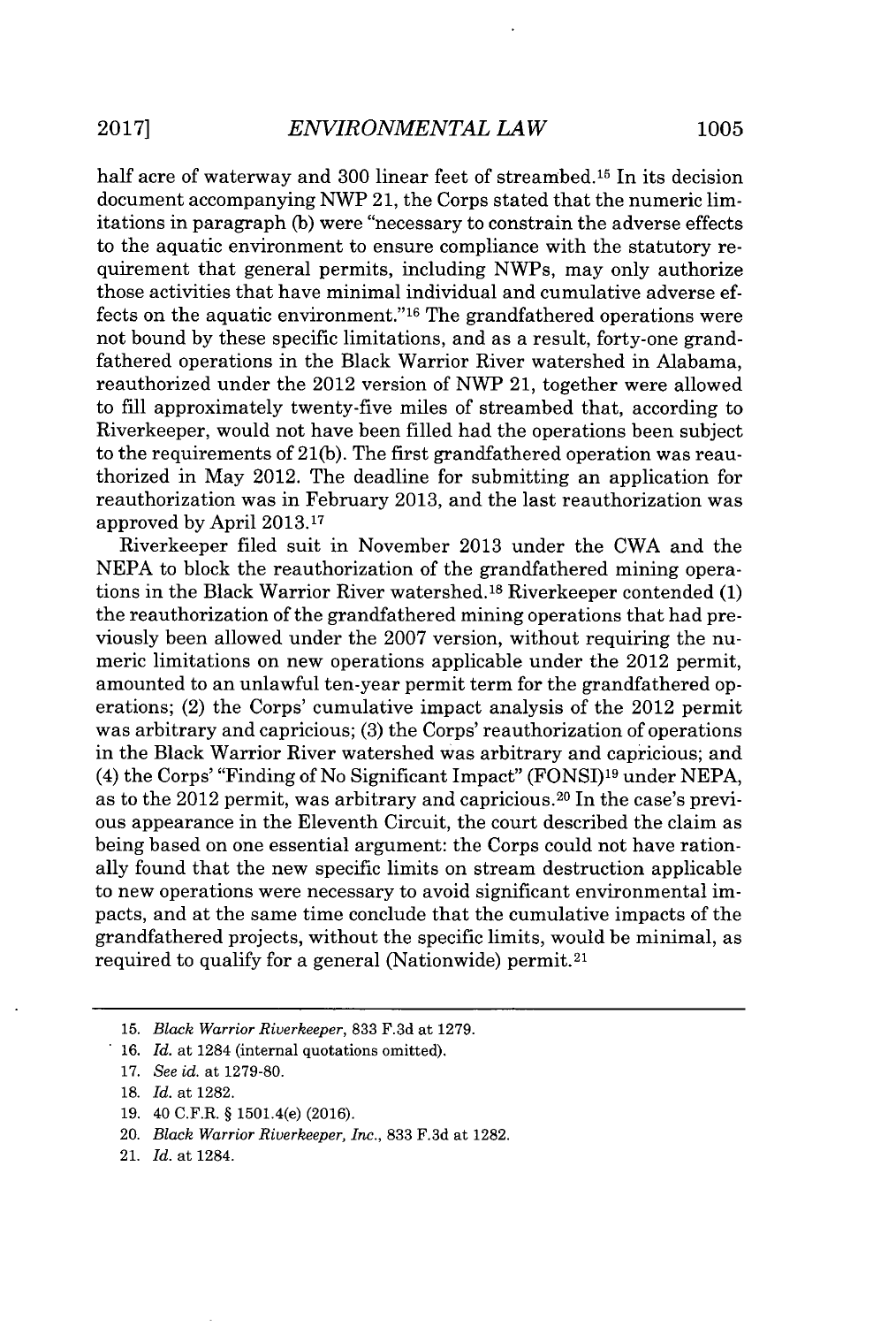In the **2015** appearance of the case, *Black Warrior Riverkeeper, Inc. v. United States Army Corps of Engineers,<sup>22</sup>*the court remanded the case for reconsideration because the Corps admitted before oral argument that it had underestimated the number of acres of waters that could be affected **by** NWP **21.23** The Corps did so, and submitted a revised analysis to the district court in August 2015.24 The revised analysis showed that on average, each of the reauthorizations under NWP 21(a), the grandfathering provision, would impact six acres and **3200** linear feet of waterway, while new operations authorized under **21(b)** would each impact one-half acre and **300** linear feet of waterway. <sup>25</sup>The Corps did not change the terms or language of NWP 21, and it contained "essentially the same statements on which the Riverkeeper's 'differential treatment error' argument had been based."<sup>26</sup> Overall, the Corps concluded that "despite the higher impact and compensatory mitigation amounts expected to occur across the country during the five-year period this NWP is in effect,  $\dots$ the individual and cumulative adverse effects on the aquatic environment resulting from the activities authorized **by** this NWP [would] be minimal."<sup>27</sup>

Riverkeeper renewed its motion for summary judgment based on its claim that the differing standards applicable to grandfathered operations and new operations was arbitrary and capricious, and the Corps filed a cross-motion for summary judgment. The district court granted the Corps' motion and denied Riverkeeper's, and Riverkeeper appealed. <sup>28</sup> The Eleventh Circuit affirmed.<sup>29</sup>

Reviewing the Corps' revised decision document that explained the basis for issuing NWP 21, and applying the deferential standard of review of an administrative agency's decision,<sup>30</sup> the court held that the Corps' decision to issue **NWP** 21 with different standards applicable to grandfathered and new surface mining operations was not arbitrary and capri**cious. <sup>31</sup>**The court concluded that, notwithstanding the apparently contradictory language in the revised decision document:

- **27.** *Id.*
- **28.** *Id. at* **1284-85.**

**30.** *See id. at* **1285.**

<sup>22.</sup> **781 F.3d 1271** (11th Cir. **2015).**

**<sup>23.</sup>** *Id. at* **1275.**

<sup>24.</sup> *Black Warrior Riverkeeper,* **833 F.3d** at **1287.**

**<sup>25.</sup>** *Id. at* 1284.

**<sup>26.</sup>** *Id.*

**<sup>29.</sup>** *Id. at* **1290.**

**<sup>31.</sup>** *Id. at* **1290.**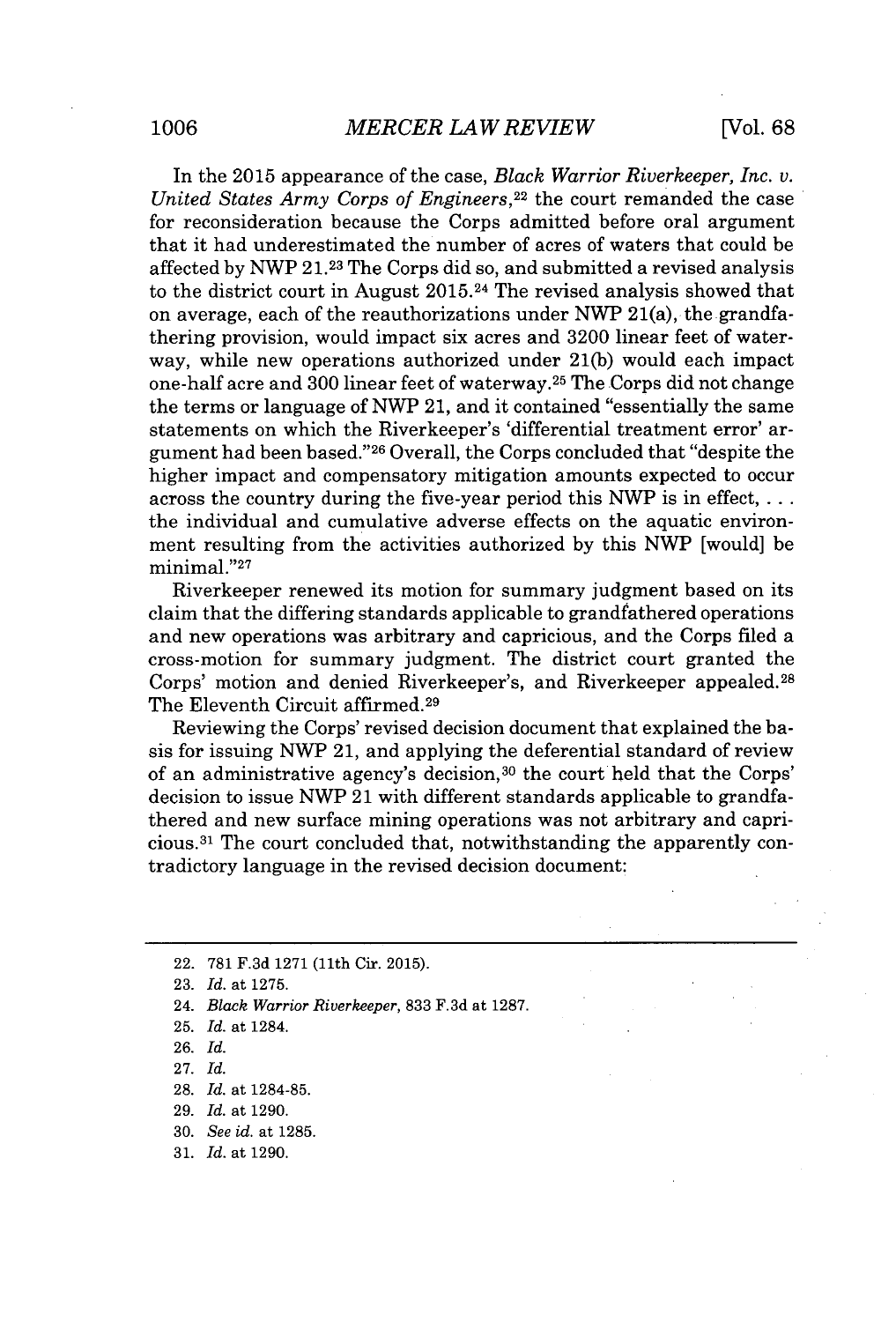[I]t seems plain to us that the Corps took a hard look at the environmental impact of authorizations under both 21(a) and **(b),** and determined that the restrictions imposed on each set of authorizations were sufficient to ensure that they result in no more than minimal individual and adverse cumulative effects. <sup>32</sup>

The court also rejected Riverkeeper's argument that the Corps had not articulated a sufficient rationale for treating similar mining activities differently under 21(a) and **(b).33** Acknowledging that Riverkeeper was correct that one of the Corps' principal justifications for grandfathering existing operations under 21(a) was to avoid economic hardship for those companies, and that the Corps could not rely on economic considerations in issuing a general permit that did not comply with the CWA's minimal impact requirement, the court nevertheless noted that "the Corps was not required to impose identical restrictions on applications under the two provisions of NWP 21,"34 because the Corps had rationally concluded that operations under either provision would have minimal adverse impacts, and thus, NWP 21 met the requirement of the **CWA.35** The court stated," [n] othing in the CWA or **NEPA** precluded the Corps from relying on economic considerations in choosing between alternatives that have minimal aquatic impacts in order to ensure that mining [operations] were not unfairly burdened **by** the new permit requirements." <sup>36</sup>

#### **II.** WILDERNESS **ACT**

In *National Parks Conservation Ass'n v. United States Department of the Interior*<sup>37</sup> the Eleventh Circuit held that the National Park Service acted properly when it reduced the acreage it had previously determined to be eligible for wilderness designation in an addition to Florida's Big Cypress National Preserve in order to remove from the wilderness-eligible area an off-road vehicle (ORV) trail system and a buffer area around the trails. <sup>38</sup>In **2006,** as part of its work on a General Management Plan (GMP) for a 112,400-acre tract of land that it had acquired as an Addition to the Big Cypress National Preserve, the National Park Service concluded that **111,601** acres were eligible for wilderness designation. As it

- **37. 835 F.3d 1377** (11th Cir. **2016).**
- **38.** *Id.* at **1386.**

**<sup>32.</sup>** *Id.* at **1288.**

**<sup>33.</sup>** *Id.* at **1289.** The court noted that "[a] long line of precedent has established that an agency action is considered arbitrary when the agency has offered insufficient reasons for treating similar cases differently." *Id.* (internal quotations omitted).

<sup>34.</sup> *Id.*

**<sup>35.</sup>** *Id.* at **1289-90.**

**<sup>36.</sup>** *Id.* at **1290.**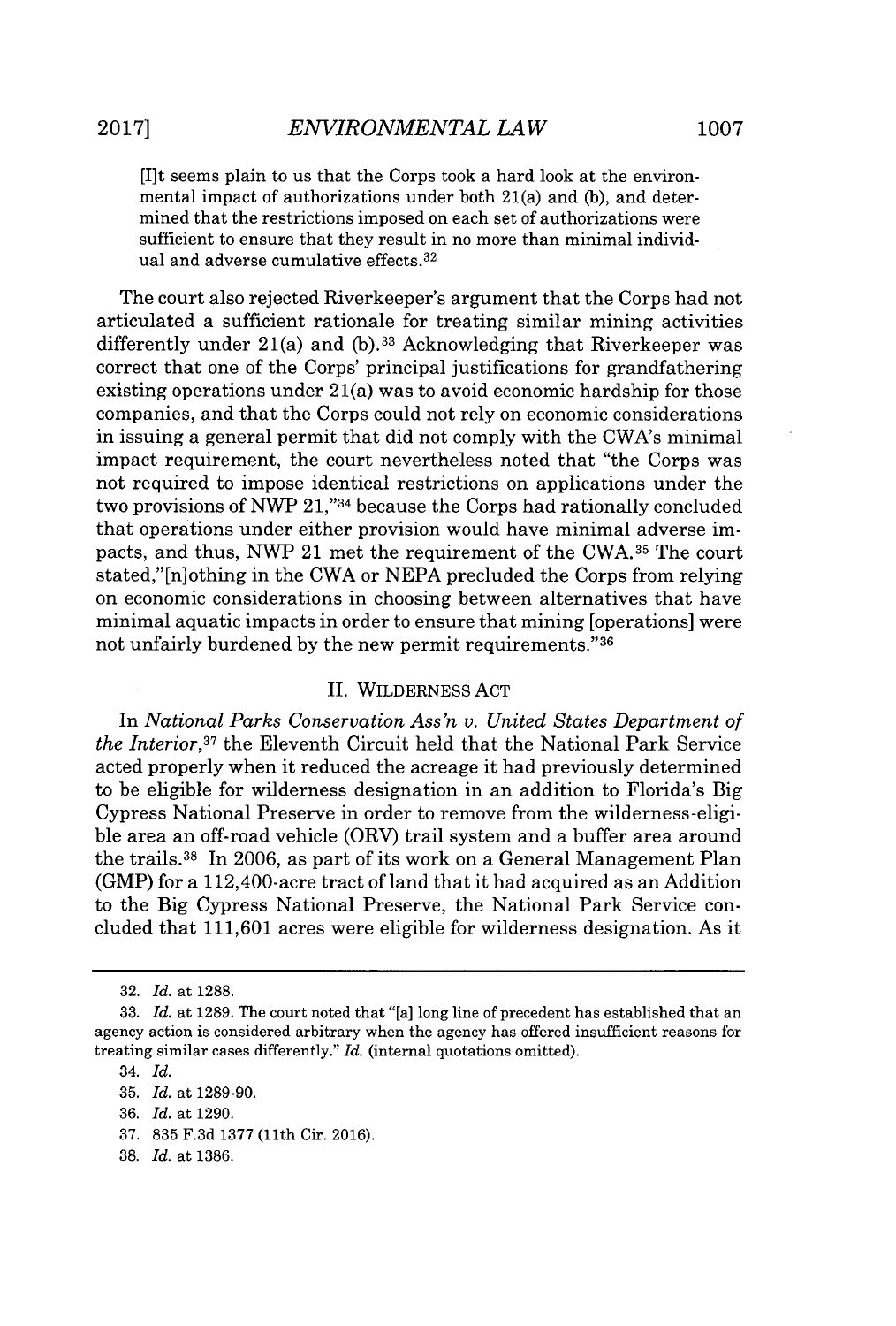was working on the GMP, the Park Service was also evaluating a system of pre-existing off-road vehicle (ORV) trails on the tract; it concluded that 140 miles of the trails were "sustainable," meaning they could support current and future uses with minimal impact to the natural systems of the area. <sup>39</sup>

In **2009,** the Park Service completed the draft GMP and Environmental Impact Statement, which included the wilderness-eligible acreage designation, and within it, the 140 miles of ORV trails. The Park Service also determined that it would recommend **85,862** acres of the wildernesseligible acreage to the President for wilderness designation. After the public comment period for the GMP, the Park Service held a second wilderness workshop, and reduced its recommendation for wilderness designation from **85,862** to 48,130 acres. After that, the superintendent of the Big Cypress National Preserve sought a waiver from having to manage the wilderness-eligible acreage that the Park Service was not recommending for wilderness designation as potential wilderness. The request was denied, but the Park Service convened a third workshop in February 2010 to reassess its original wilderness-eligible determination, based on public comments that focused on the impact of the ORV trails on wilderness eligibility. <sup>40</sup>

Participants in the 2010 workshop agreed on two assumptions in reviewing the wilderness-eligible designation:

[Flirst, the substantial imprint of human work would include roads, trails, or other areas created **by** man and requiring substantial human intervention for restoration; second, the viewpoint of a land manager, rather than a common visitor, would be used to determine whether the imprint of human work was substantially unnoticeable.<sup>41</sup>

As a result of the 2010 workshop, the Park Service determined that the ORV trails and a one-quarter mile buffer on either side of each trail were ineligible for wilderness designation. As a result, it reduced the acreage it classified as wilderness-eligible from **111,601** to 71,260.42 **Also,** in 2010, the Park Service consulted with the United States Fish and Wildlife Service (FWS) concerning the impact of the GMP, including ORV trails, on the eastern indigo snake and the Florida panther. The Park Service and the FWS concluded that the GMP would not adversely affect the snake. Further, the FWS concluded that while ORV use in the Addition lands could alter panther behavior, those alterations "have not been

- 41. *Id.*
- 42. *Id.*

**<sup>39.</sup>** *Id.* at **1381.**

<sup>40.</sup> *Id.* at **1382.**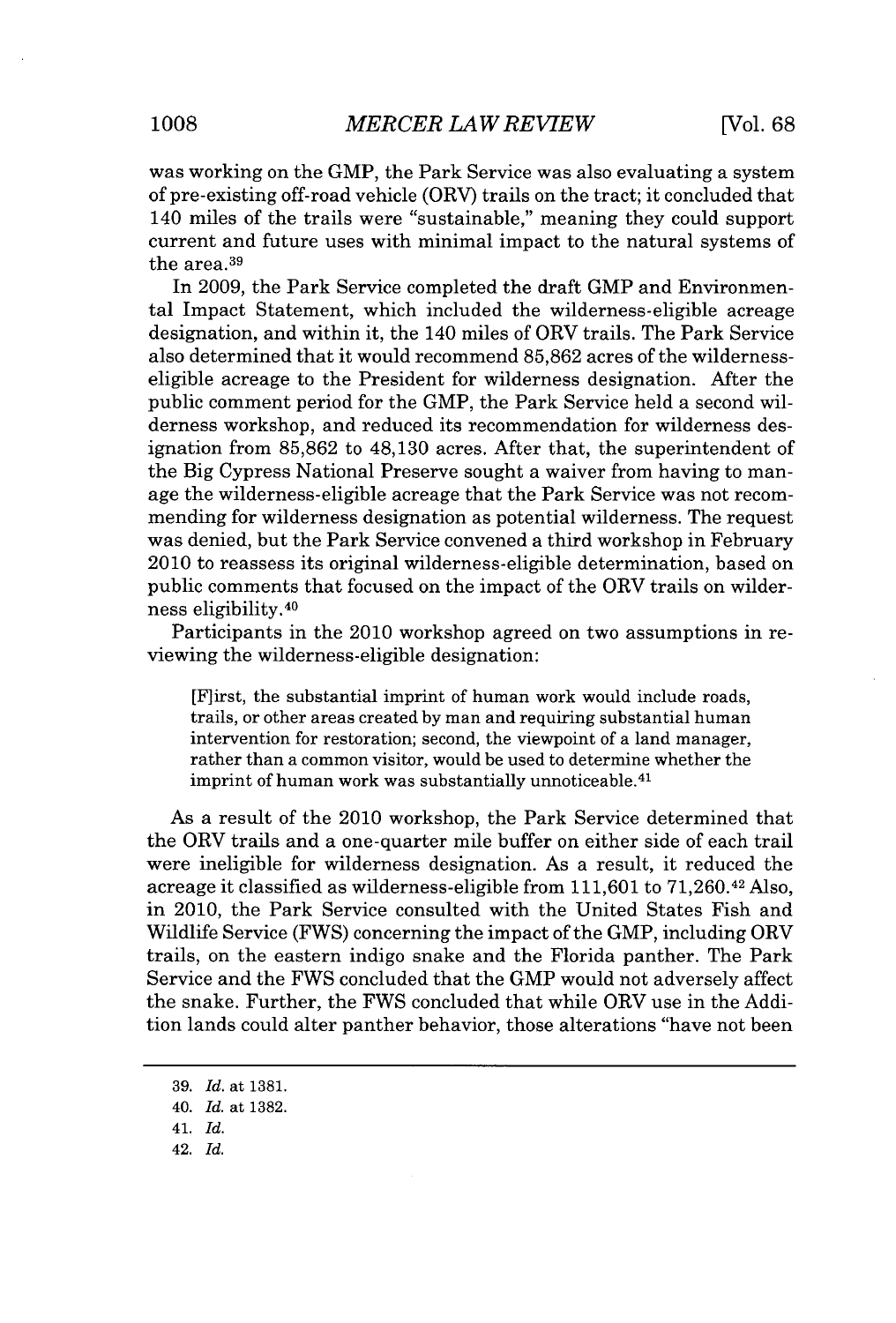correlated with any change in reproductive success or survival."<sup>43</sup> The FWS authorized "incidental loss of panthers" in the form of habitat harassment, and required the Park Service to monitor the impact on panthers and consult with the FWS if the "level of incidental loss exceed[ed] expectations." <sup>44</sup>

The plaintiffs, the National Park Conservation Association **(NPCA)** and Public Employees for Environmental Responsibility (PEER), filed suit to block the GMP, contending that the Park Service's inclusion of the ORV trails and subsequent reduction of wilderness-eligible acreage in the Addition was arbitrary and capricious,<sup>45</sup> and violated the Wilderness Act<sup>46</sup> and the Organic Act.<sup>47</sup> The plaintiffs claimed the Park Service's adoption of a heightened standard under the Wilderness Act for determining whether "the ORV trails were wilderness-eligible was arbitrary and capricious."<sup>48</sup> The plaintiffs also claimed the Park Service violated the Organic Act **by** failing to account for the impairment of visitor experience caused **by** the ORV trails, and **by** favoring recreational use over preservation in the Addition.<sup>49</sup> Finally, the plaintiff PEER claimed the Park Service and FWS violated the Endangered Species Act **(ESA)50 by** failing to engage in formal consultation concerning the eastern indigo snake, and **by** failing to properly analyze the impacts of ORV use on the Florida panther.<sup>51</sup>

The court first held that the Park Service did not violate the Wilderness Act.<sup>52</sup> According to the Wilderness Act, "wilderness is an 'area of undeveloped Federal land retaining its primeval character and influence, without permanent improvements or human habitation, which is protected and managed so as to preserve its natural conditions."53 To be eligible as wilderness, land must "generally appear $\parallel$  to have been affected

47. 54 **U.S.C. §** 100101(a) (2012 **&** Supp. **112015).** This amended and replaced **16 U.S.C. § 1,** which was repealed in 2014.

48. *Nat'l Parks Conservation Assn,* **835 F.3d** at 1384.

*49. Id.* at **1386.**

- **50. 16 U.S.C. §§** 1531-1544 (2012).
- **51.** *Nat'l Parks Conservation Assn,* **835 F.3d** at **1387.**
- **52.** *Id.* at **1383.**
- **53.** *Id.* at 1384 (quoting **16 U.S.C. §** 1131(c)).

<sup>43.</sup> *Id. at* **1383** (internal quotations omitted).

*<sup>44.</sup> Id.*

<sup>45.</sup> *See Nat? Parks Conservation Assn,* **835 F.3d** at **1383.** Under the Administrative Procedure Act, **5 U.S.C. § 551-559, 701-706** (2012), "a court may only set aside an agency's decision if it determines the decision to be arbitrary, capricious, an abuse of discretion, or contrary to law." *Nat'l Parks Conservation Ass'n*, 835 F.3d at 1383.

<sup>46.</sup> **16 U.S.C. §§ 1131-1136** (2012).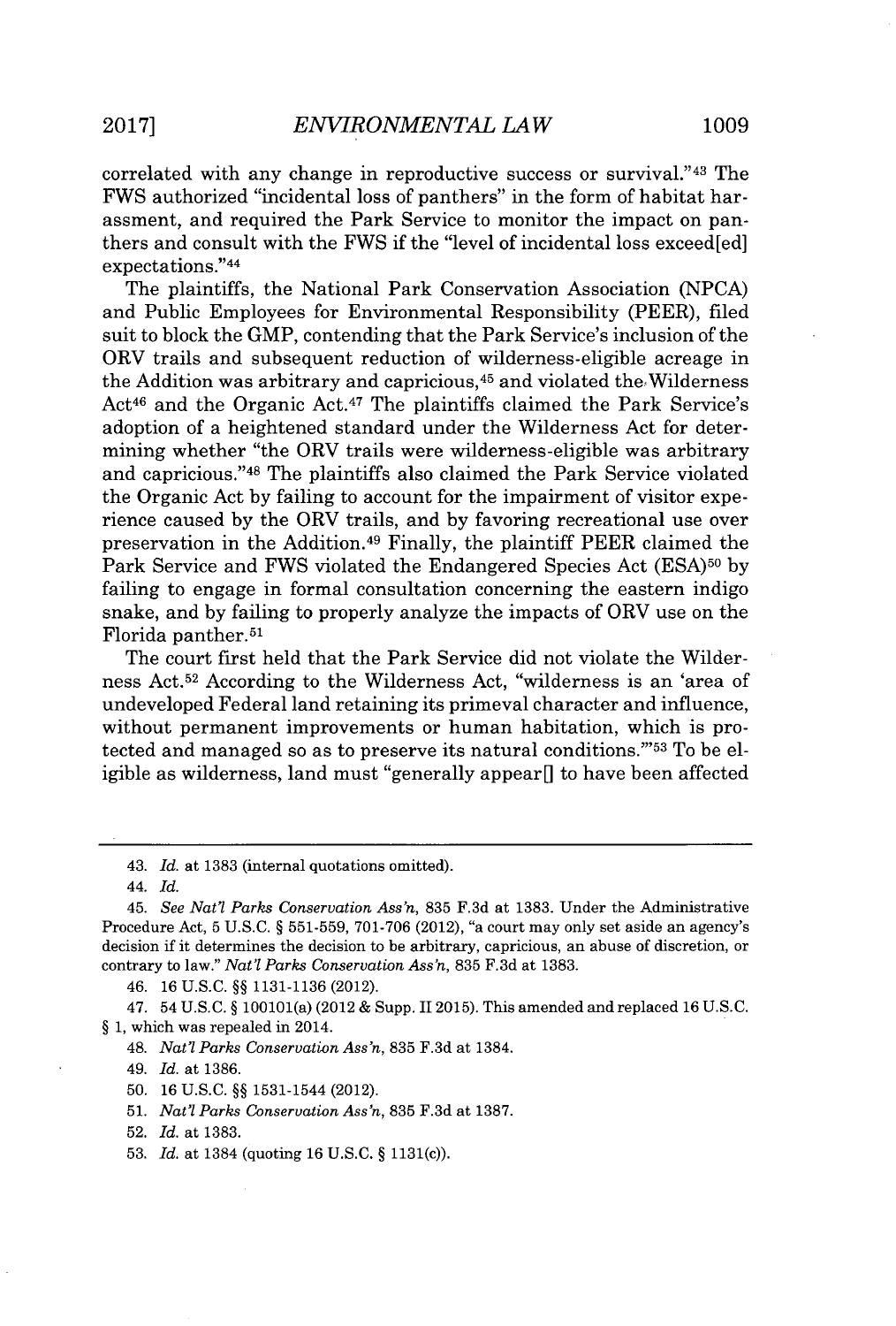primarily **by** the forces of nature, with the imprint of man's work substantially unnoticeable." <sup>54</sup>The court noted that in **2006,** the Park Service considered trails that required significant engineering as examples of a substantial human imprint, while at the 2010 workshop the definition changed to trails "created **by** man and used significantly over time that would require substantial human intervention to restore."<sup>55</sup> While acknowledging that the Park Service used different language to evaluate whether certain ORV trails could be included in a wilderness-eligible area, the court:

[Gave] the [Park Service] due deference, however, it does not appear that these are two wholly differing standards. In short, they are not so diametrically opposed to permit the Court to conclude that the [Park Service] drastically changed its criteria with the express purpose to omit the ORV trails from wilderness eligibility.<sup>56</sup>

The court also rejected the plaintiffs' argument that the Park Service's decision to use the perspective of a land manager, rather than a visitor, to determine whether the trails were "substantially unnoticeable" was improper, because the Wilderness Act did not require any particular perspective in making this determination, and because a land manager's viewpoint would be more reasonable anyway, given the **"highly** technical judgment" required to determine wilderness eligibility.<sup>57</sup> Finally, the court held that the plaintiffs had presented no evidence to support their contention that the Park Service reassessed the eligibility designation, and reduced the acres that qualified merely "to appease the State of Florida and special interest groups" who presumably wanted the ORV trail system excluded.<sup>58</sup>

The court went on to hold that, contrary to the plaintiffs' claims, the Park Service did not violate the Organic Act, first, because the Organic Act did not require the Park Service to take visitor experience into account when evaluating the impact of an activity, and second, because the record did not show that the Park Service improperly valued recreational use over conservation.<sup>59</sup> Rather, the court held the "record more than

<sup>54.</sup> *Id.*

**<sup>55.</sup>** *Id.* at **1385** (internal quotations omitted).

**<sup>56.</sup>** *Id.* The opinion does not discuss why the Park Service would have included some ORV trails within wilderness-eligible acreage under the **2006** standard and then excluded them under the 2010 standard, given its conclusion the two standards were substantially similar.

**<sup>57.</sup>** *Id.*

**<sup>58.</sup>** *Id.* at **1385-86.**

**<sup>59.</sup>** *Id.* at **1386.**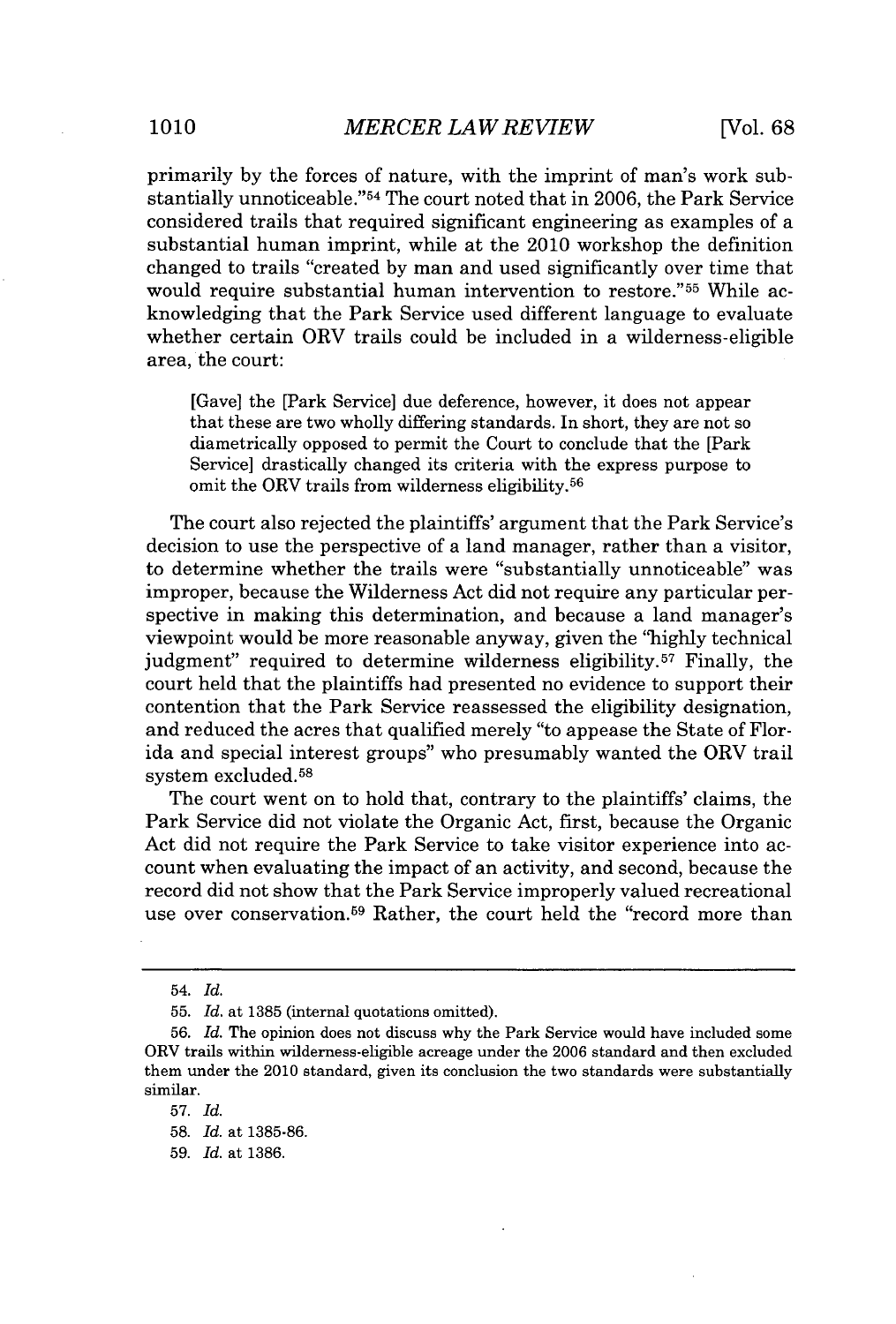supports Appellees' claim that **.** . **.** the limited recreational use promoted **by** the GMP would not cause unacceptable environmental impairments or impacts."<sup>60</sup>

Finally, the court rejected plaintiff PEER's claim under the **ESA.61** The court held that the record supported the Park Service's and the FWS's decision that no formal consultation was needed as to the eastern indigo snake, because it showed that any adverse impact to the snake would be negligible. $62$  The court also held that the record supported the agencies' Biological Opinion that ORV use would not jeopardize the panther.<sup>63</sup> While the record did show that panthers would likely avoid the trails and buffer areas during high-use periods, "any migration away from ORV trails would have minor to no biological consequences."<sup>64</sup>

#### III. NATIONAL ENVIRONMENTAL POLICY **ACT**

In *Gulf Restoration Network v. Jewell,<sup>65</sup>*the district court ruled that the defendant Trustees, appointed to administer funds paid **by** British Petroleum (BP) to provide for the restoration of natural resources damaged **by** the Deepwater Horizon drilling rig leak in the Gulf of Mexico, had violated the National Environmental Policy Act **(NEPA)<sup>6</sup> <sup>6</sup>**and the Oil Pollution Act **(OPA)67** when they allocated funds to pay for a lodge and conference center at Gulf State Park in Alabama, as part of a larger spending program, without considering reasonable alternatives to the lodge project.<sup>68</sup> The court granted summary judgment to the plaintiff on

**<sup>60.</sup>** *Id.*

*<sup>61.</sup> See id. at* **1388.** The **ESA** provides that federal agencies must ensure any action authorized, funded, or carried out **by** an agency is not likely to jeopardize the continued existence of any endangered or threatened species or destroy critical habitat. **16 U.S.C. §** 1536(a)(2). To this end, agencies must informally consult with the FWS where an agency action "may affect" a listed species or its habitat. **50** C.F.R. **§** 402.14(a). Should the agency and the FWS conclude as a result of informal consultation that the agency action is not likely to have an adverse effect, no further action is required. **50** C.F.R. **§** 402.13(a). **If** the agencies determine that formal consultation is needed, the agency and the FWS prepare a Biological Opinion as to whether a listed species is likely to be jeopardized, and possible alternatives to the proposed action. **50** C.F.R. **§** 402.14(h)(3). *See Natl Parks Conservation Ass'n,* **835 F.3d** at **1387.**

**<sup>62.</sup>** *Nat'l Parks Conservation Ass'n,* **835 F.3d** at **1387.**

**<sup>63.</sup>** *Id.*

<sup>64.</sup> *Id.*

**<sup>65. 161</sup>** F. Supp. **3d 1119 (S.D.** Ala. **2016).**

**<sup>66.</sup>** 42 **U.S.C. §§** 4331-4370 (2012).

**<sup>67. 33</sup> U.S.C. §§ 2701-2762** (2012).

**<sup>68.</sup>** *Gulf Restoration Network,* **161** F. Supp. **3d** at **1130-31.**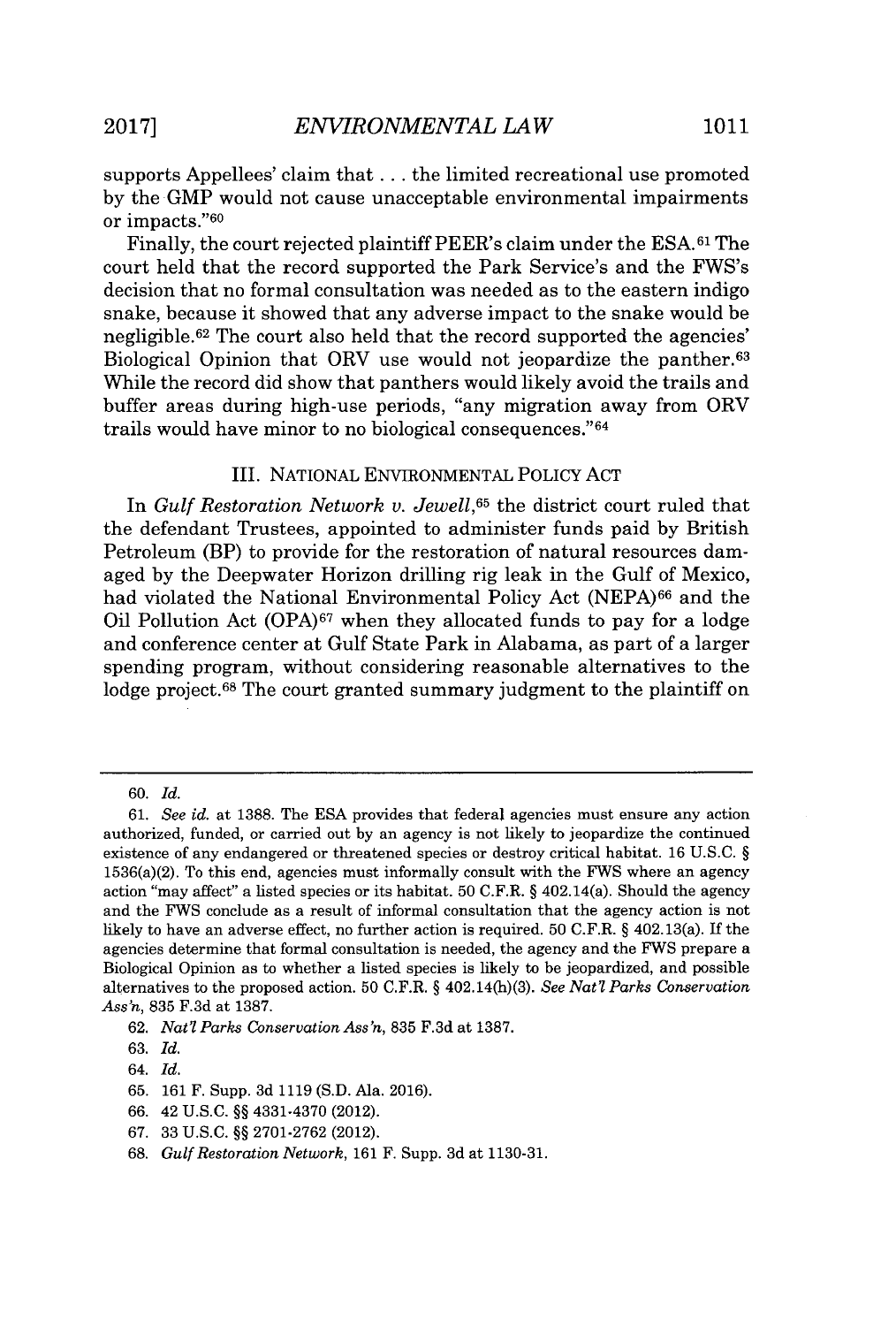this claim.<sup>69</sup> However, the court granted summary judgment to the Trustees on two other claims brought **by** the plaintiff.70 The court ruled that the plaintiffs claim that the Trustees had used insufficient data in their analysis of lost recreational opportunities caused **by** the spill was not a proper claim under **NEPA.71** The court also ruled that the Trustees were not required to consider cumulative impacts and effects of consequences of the project that were not reasonably foreseeable. <sup>72</sup>

On April **10,** 2010, BP's Deepwater Horizon drilling rig exploded and sank into the Gulf of Mexico, releasing millions of barrels of oil into the Gulf and causing damage to natural resources in all five Gulf Coast states.<sup>73</sup> Pursuant to the OPA, several federal and state agencies were designated as Trustees to assess natural resource damage caused **by** the BP spill and to develop a plan for the restoration, replacement, or acquisition of equivalent natural resources, including recreational opportunities.<sup>74</sup>BP entered into an agreement with the Trustees to make available **\$1** billion for early restoration of natural resources while the full damage assessment was being conducted. The Trustees allocated **\$58.5** million from this fund to partially pay for the construction of a lodge and conference center at Gulf State Park in Alabama.<sup>75</sup> This allocation was part of the Phase III allocation of the early restoration funds for various independent restoration projects in several states. The Trustees prepared an Environmental Impact Statement for the Phase III projects (known as the Phase III Programmatic Environmental Impact Statement, or **PEIS).** For purposes of the **PEIS,** in deciding which projects to pay for using the early restoration fund, the Trustees considered four possible alternatives for the entire Phase III program: **(1)** no action (i.e. no restoration); (2) restoration of habitat and living and coastal marine resources; **(3)** enhanced recreational opportunities; and (4) projects that combined alternatives (2) and **(3).** The Trustees chose alternative 4; that is, to spend money from the early restoration fund allocated to Phase III on projects that would meet either alternative 2 or alternative **3.** The Trustees determined that the lodge project would "make up for the loss of recreational use caused **by** the **spill."7 6** The **PEIS** stated the lodge and conference center project would create "approximately 120,000 new visitor

*69. Id.* **70.** *Id.* at **1131-32. 71.** *Id.* at **1133. 72.** *Id.* at **1132. 73.** *Id.* at 1122. *74. Id.* at **1123. 75.** *Id. 76. Id.* at **1127.**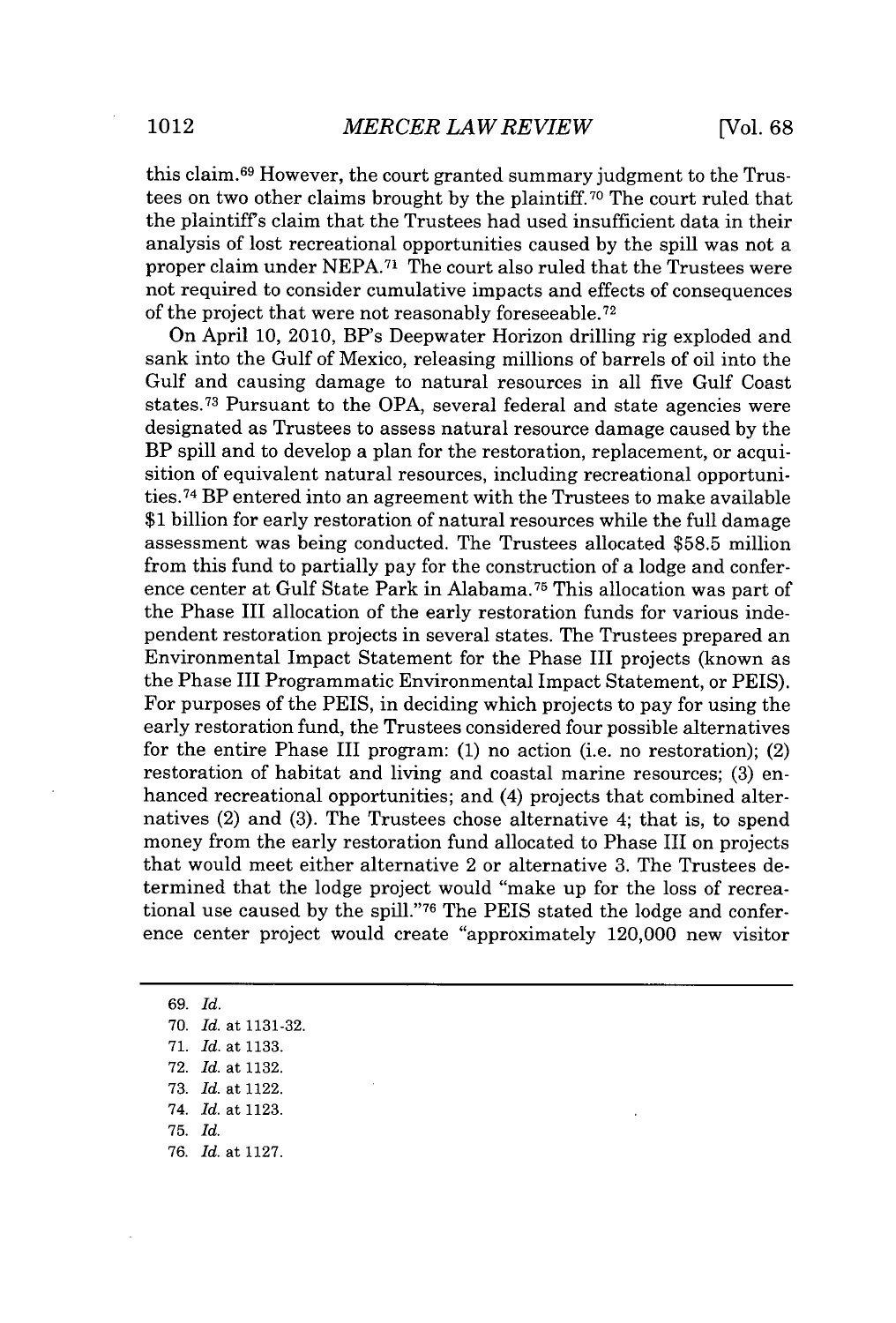nights per year and a roughly comparable number of visitor-days at the park."77 The PEIS "did not explore any potential alternative projects," concluding that the only alternative to the lodge project was "No Action," in other words, "the Trustees would not pursue the Gulf State Park [projectl as part of Phase III Early Restoration."<sup>78</sup> The court also noted that "[a]t the time Phase III was approved, the [lodge project] was little more than a concept. . . **.** There were no architectural plans **.** . **.** no specific cost estimates, and no timetable for completion."<sup>79</sup>Also, the money allocated to the project from the Phase III funds was not sufficient to fund the entire project, and the Trustees "did not explain where the remaining money would come from, when it would be available, when the project would be completed, or what would happen to the **\$58.5** million if the project did not come to fruition."<sup>80</sup>

The plaintiff, a non-profit organization, filed suit under OPA, **NEPA,** and the Administrative Procedure Act **(APA),81** challenging the allocation of early restoration funds to the lodge project. First, the plaintiff claimed the Trustees failed to consider alternatives specific to the lodge project as required **by** OPA and **NEPA.** Second, the plaintiff claimed the **PEIS** provided "little or no data" to support the justification for the lodge, and therefore violated **NEPA.** Third, the plaintiff contended the PEIS failed to analyze the cumulative and indirect impacts of the lodge project in violation of **NEPA. <sup>82</sup>**

The court granted summary judgment to the plaintiff on its first claim. <sup>83</sup>The court noted both **NEPA** and OPA require a comparative analysis of the project and possible alternatives to the project, and analyzed the separate alternative claims under these statutes as one.<sup>84</sup> The court rejected the Trustees' argument that the programmatic alternatives analysis satisfied the statutes' comparative analysis requirement. **<sup>8</sup>** The court explained that when an agency commits resources to a specific project (that is, namely the lodge and conference center) as part of a broader program (the Phase III restoration projects), "it must provide a

**85.** *Id.* at **1129.**

**<sup>77.</sup>** *Id.*

**<sup>78.</sup>** *Id.* (internal quotations omitted).

*<sup>79.</sup> Id.* at **1126-27.**

**<sup>80.</sup>** *Id.* at **1127.**

**<sup>81. 5</sup> U.S.C. §§ 501-559, 701-706** (2012).

**<sup>82.</sup>** *Gulf Restoration Network,* **161** F. Supp. **3d** at **1128.**

**<sup>83.</sup>** *Id.* at **1130-31.**

<sup>84.</sup> *Id.* at **1128.**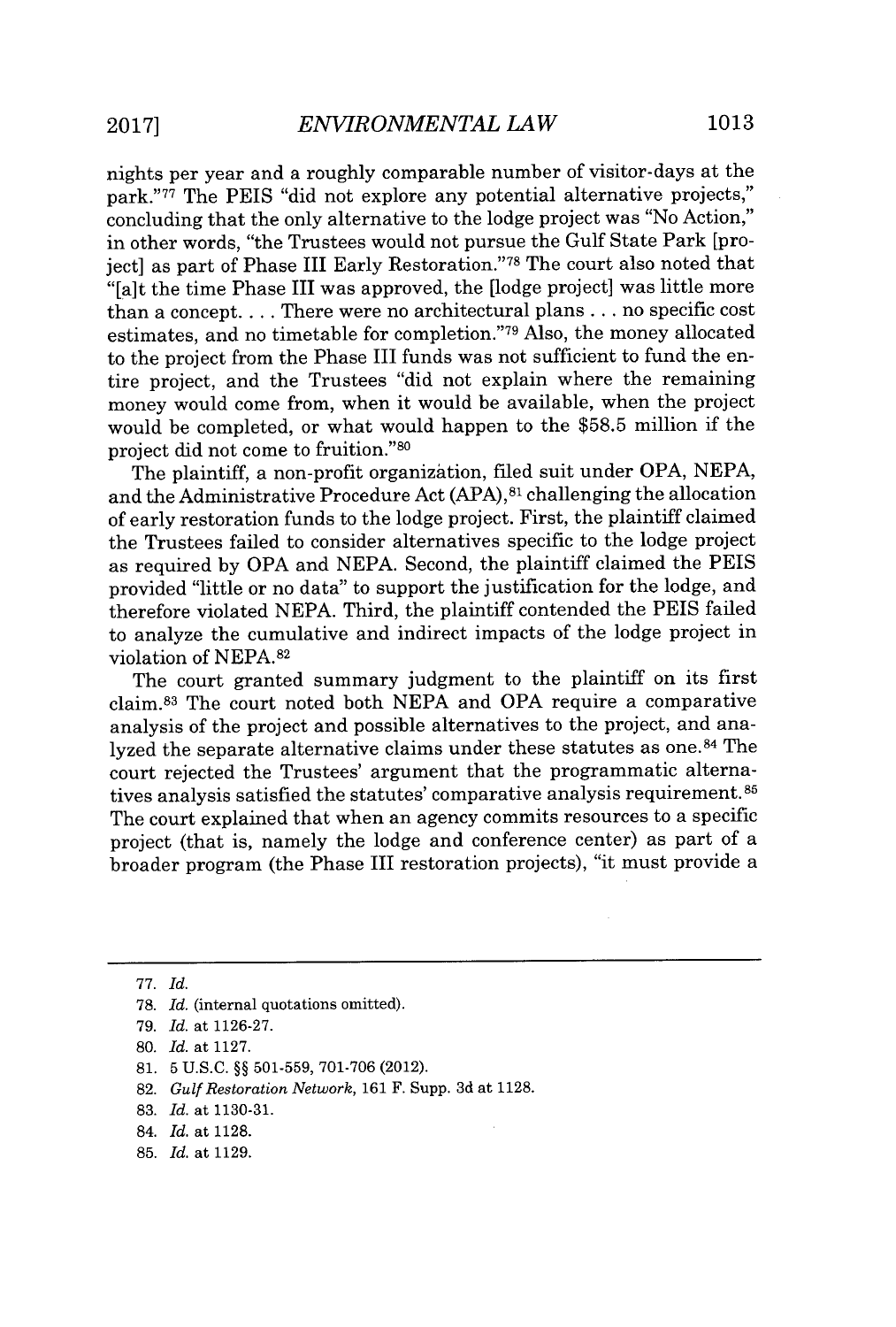sufficiently detailed alternatives analysis of the project," not just the entire program.<sup>86</sup> In this case, the Phase III PEIS "is not project specific and, therefore, does not satisfy the alternatives analysis requirement."87 More specifically, the PEIS "discussed only two alternatives: **(1)** go forward with the project as proposed or  $(2)$  no action."<sup>88</sup> The plaintiff pointed to several reasonable alternatives to the lodge project that could have been considered, including purchasing property for public access and conservation; restoring wetlands and shoreline; building habitat; using funds for restoration; or building public education and trails at the Park and not fund a new lodge and conference center.<sup>89</sup>

The court noted that the Trustees did not dispute these alternatives were reasonable in theory.90 The Trustees argued they were not reasonable in practice because under its early restoration funds agreement with BP, only projects that were approved **by** both parties could be funded, and since the parties had agreed to fund the lodge project, no other project was a reasonable alternative. The court rejected this argument as well, calling it "circular logic": "[a]t the project level, the Trustees contend that the only reasonable alternative is a project that can be funded. Since funding requires a Project Stipulation between the Trustees and BP, only those projects [agreed to by the Trustees and BP] are reasonable."<sup>91</sup> Finally, the court concluded, "the Trustees are simply wrong in their conclusion that the [funding agreement between BP and the Trustees] precludes the funding of alternative projects,"<sup>92</sup> pointing to specific language in the agreement that allowed the Trustees "for good cause" to not implement the early restoration program, and could instead fund alternative projects.<sup>93</sup>The court concluded, "[c]learly, the Trustees failed to evaluate whether there were reasonable restoration alternatives that would have conformed to the requirements of OPA and **NEPA."94**

Next, the court granted summary judgment to the Trustees on the plaintiffs claim that the PEIS did not have sufficient evidentiary support

**86.** *Id.* **87.** *Id.* **88.** *Id.* **89.** *Id.* **90.** *Id.* **91.** *Id.* at **1130. 92.** *Id.* **93.** *Id. 94. Id.*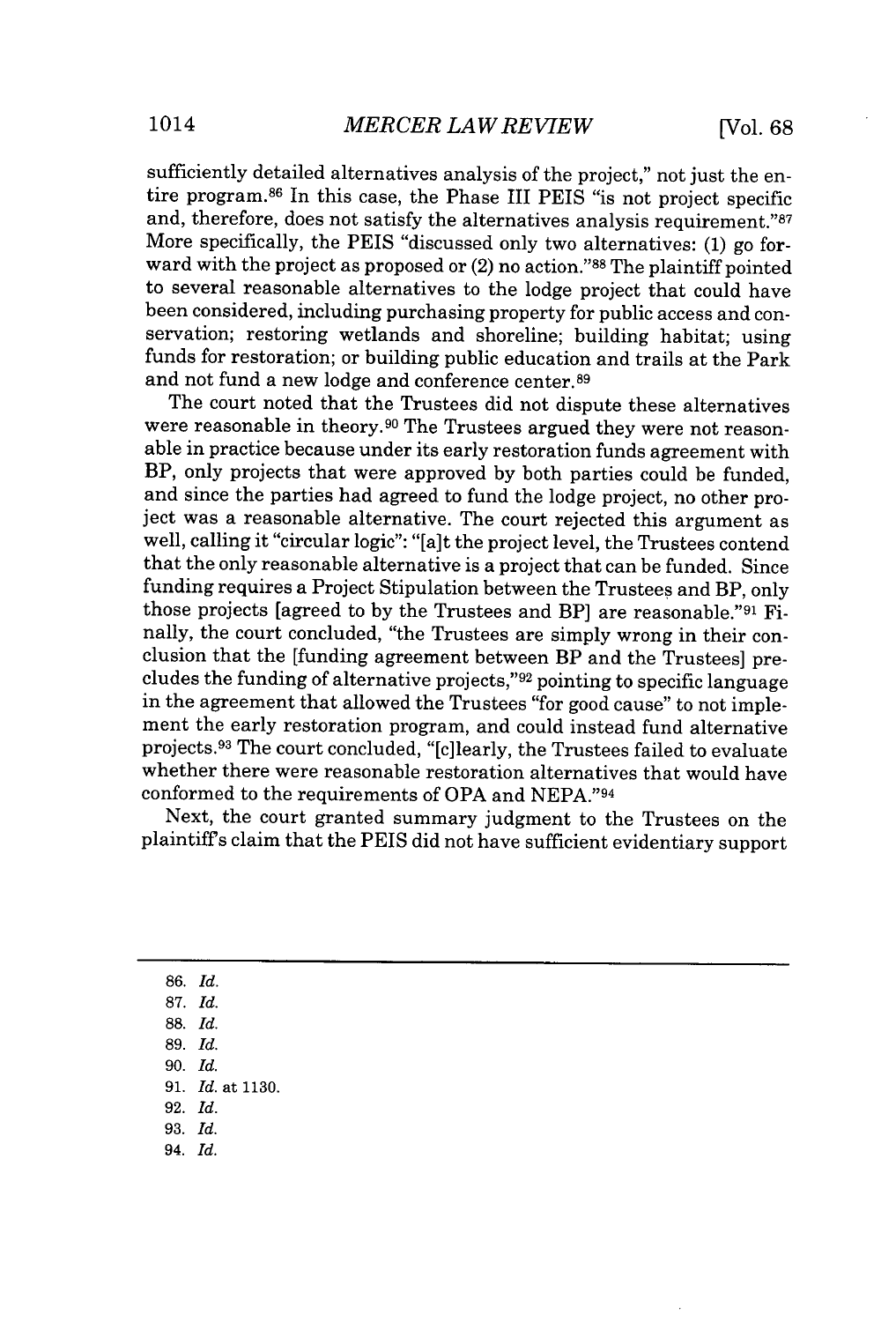for the Trustees' conclusion that the lodge project would bring new visitors to the beach.95 The court concluded that a claim of evidentiary support for restoration of lost recreational opportunities are not required **by NEPA** but **by OPA. <sup>9</sup> 6** Since the plaintiff did not challenge the PEIS' evidentiary support under OPA, the plaintiff could not show the Trustees acted arbitrarily in reaching that conclusion.<sup>97</sup>

Finally, the court granted summary judgment to the Trustees on the plaintiffs claim under **NEPA** that the PEIS did not consider cumulative impacts and indirect effects of the lodge project.<sup>98</sup> Under NEPA, an Environmental Impact Statement must consider "cumulative impacts and indirect effects of past, present, and reasonably foreseeable future actions regardless of what agency or person undertakes such other actions."<sup>99</sup>

The plaintiff claimed the lodge project would result in the reconfiguration of an intersection or widening a state road at one entrance to the proposed lodge and conference center, the construction of a new road to accommodate a likely increase in traffic, and the likelihood the lodge project would lead to new development. The court concluded none of these possible impacts were reasonably foreseeable. 100 The court first read the PEIS to say the need to reconfigure the intersection or widen the road would arise only if "increased access were desired," and thus, their occurrence was speculative.<sup>101</sup> Second, the court accepted the PEIS' conclusion that any traffic increase would be moderate and not likely to lead to the need for new road construction. 102 Finally, the court held that the plaintiff did not present any evidence to contradict the PEIS conclusion that the project would not likely result in new development around the park. <sup>103</sup>

As a result of its grant of summary judgment to the plaintiff due to the lack of an analysis of reasonable alternatives to the lodge project, the court enjoined the Trustees from spending any of the allocated funds on the lodge development until they had complied with the analysis of alternatives under **NEPA** and OPA.1<sup>0</sup> 4

**100.** *Id.*

**<sup>95.</sup>** *Id.* at **1131.**

*<sup>96.</sup> Id.*

*<sup>97.</sup> Id.*

*<sup>98.</sup> Id.* at **1133.**

*<sup>99.</sup> Id.* at **1131** (internal quotations omitted).

**<sup>101.</sup>** *Id.* at **1132.** The court noted "[tihe wording [of the PEIS] could be clearer." *Id.*

<sup>102.</sup> *Id.*

**<sup>103.</sup>** *Id.*

<sup>104.</sup> *Id.* at **1133.**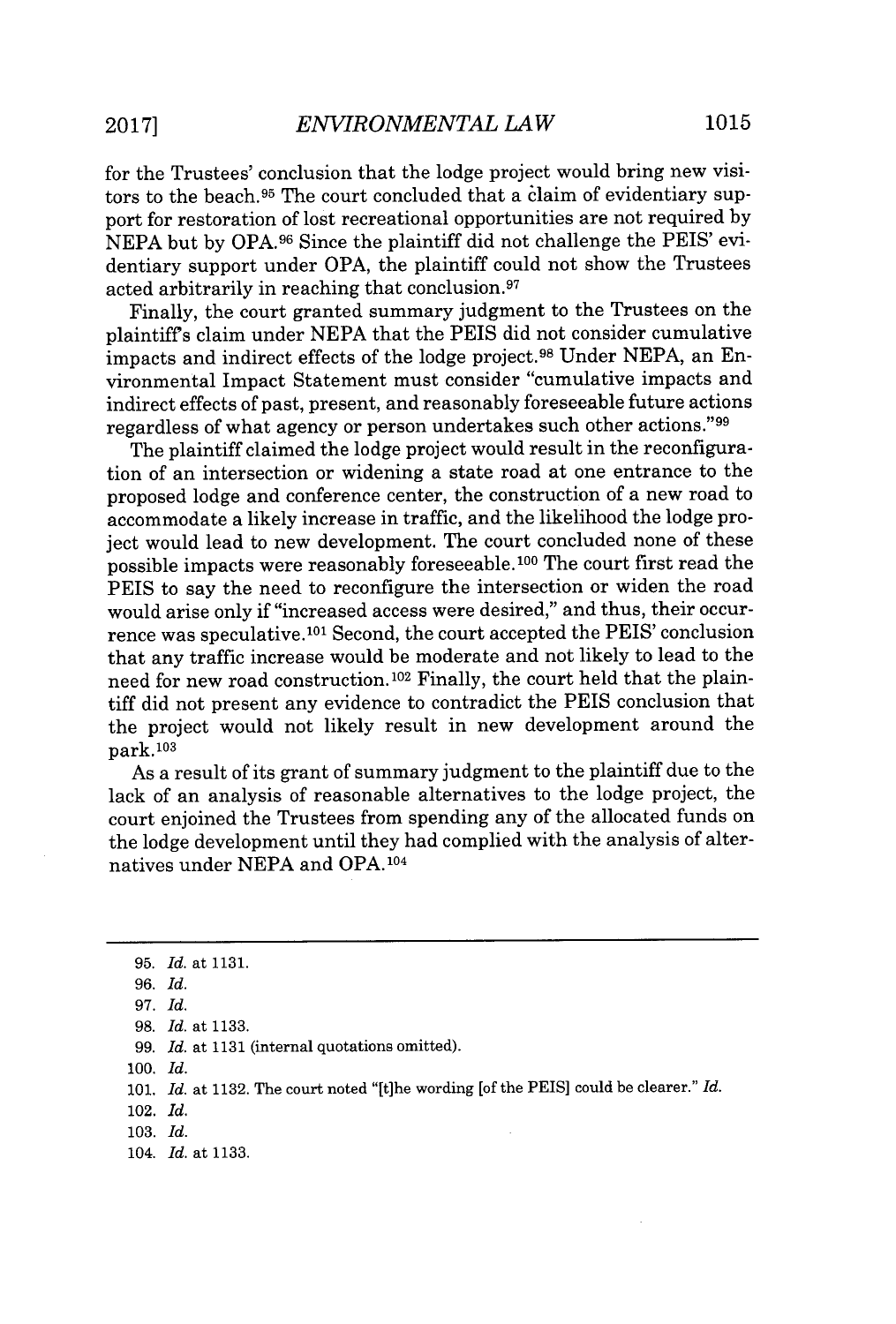### IV. **STATE** LAW **- INSURANCE** POLLUTION EXCLUSION

In *Evanston Insurance Co. v. J&J Cable Construction, LLC,105* the United States District Court for the Middle District of Alabama, addressing a novel question of Alabama law in a diversity case, concluded that raw sewage was not a pollutant within the meaning of an insurance policy's absolute pollution exclusion clause, and thus, insurance coverage could not be denied on that basis.10<sup>6</sup>

While performing underground boring work to install electrical conduits, the insured defendant contractor struck and broke sewer lines running from the sewer main to two houses. As a result, raw sewage backed up into the houses, and tenants in those houses sued the defendant's general contractor for personal injury and property damage. The general contractor in turn sued the defendant for indemnity, and the defendant sought insurance coverage from the plaintiff, its insurer. The insurer defended under a reservation of rights and sought a declaratory judgment that no coverage existed based on the policy's pollution exclusion provision.<sup>107</sup> The provision excluded from coverage any injury or damage "arising out of the actual, alleged or threatened discharge, dispersal, seepage, migration, release or escape of 'pollutants."'08 "Pollutants" in turn was defined as "any solid, liquid, gaseous or thermal irritant or contaminant, including smoke, vapor, soot, fumes, acids, alkalis, chemicals and waste. Waste includes materials to be recycled, reconditioned, or reclaimed."109

The court concluded that sewage was not a pollutant for purposes of the insurance exclusion **by** reference to two previous Alabama Supreme Court cases.<sup>110</sup> First, the Alabama Supreme Court held sewage was not a pollutant within the meaning of a qualified pollution exclusion clause, $^{111}$  but had not addressed sewage in the context of an absolute pol-

**<sup>105.</sup>** No. 3:15CV-506-WHA, **2016 U.S.** Dist. LEXIS **129371** (M.D. Ala. Sept. 22, **2016).**

*<sup>106.</sup> Id.* at **\*16-17.**

**<sup>107.</sup>** *Id.* at **\*10.** The insurer asserted a second ground for declaratory judgment: the **oc**currences giving rise to the harm did not occur within the policy period. *Id.* This Article discusses only the pollution exclusion issue.

*<sup>108.</sup> Id.* at **\*9.**

**<sup>109.</sup>** *Id.* at **\*9-10.**

**<sup>110.</sup>** Id. at \*16.

**<sup>111.</sup> U.S.** Fid. **&** Guar. Co. v. Armstrong, 479 So. **2d** 1164 (Ala. **1985).** The clause in *Armstrong* excluded coverage for harm caused **by** substances, including pollutants that were discharged, dispersed, or released "into or upon land, the atmosphere or any water course or body of water; but this exclusion does not apply if such discharge, dispersal, release or escape is sudden and accidental." *Id.* at **1168.** *See also Evanston Ins.,* **2016 U.S.** Dist. LEXIS **129371,** at \*12. The district court in a later case, *Shalimar Contractors, Inc. v.*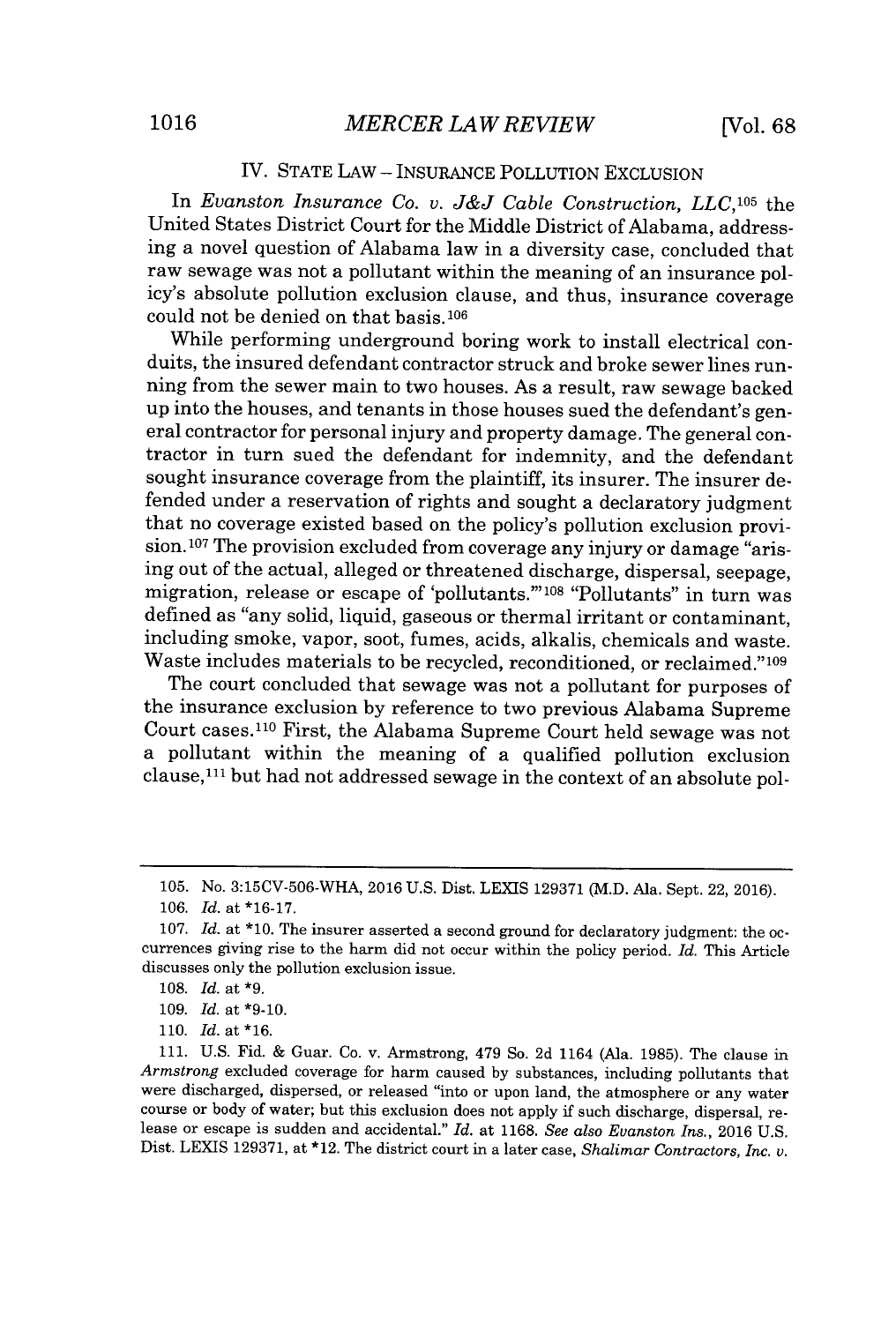lution exclusion clause. Second, the Alabama Supreme Court held, in construing an absolute pollution exclusion clause, that the terms in the clause, "discharge" and "dispersal," previously had been defined **by** Alabama courts as being associated with environmental law (and presuma**bly,** describing actions associated with industrial activity), and also as being ambiguous and construed against the insurer, and thus, "an insurer subsequently employing those terms can be presumed to have intended the same construction as used by the Court."<sup>112</sup> Based on this principle, the court in *Evanston* concluded that after the *Armstrong* case, holding that sewage was not a pollutant (albeit in a case involving a qualified exclusion), an insurer using the term "pollutant" in a policy exclusion would reasonably presume that the term "pollutant" would not in $clude$  sewage. $113$ 

*American States Insurance Co.,* **975** F. Supp. 1450 (M.D. Ala. **1997),** distinguished the "absolute" exclusion in *Shalimar* from the "qualified" exclusion in *Armstrong* **by** stating that the absolute exclusion "makes no reference to whether the release was into or upon land, the atmosphere, or water, or whether the release was sudden, accidental, or gradual in nature." *Evanston Ins.,* **2016 U.S.** Dist. LEXIS **129371,** at \*13-14 (quoting *Shalimar,* **975** F. Supp. at 1456). The clause in *Evanston* was similar to that in *Shalimar,* and thus, absolute.

<sup>112.</sup> *Evanston Ins.,* **2016 U.S.** Dist. **LEXIS 129371,** at **\*15** (quoting Porterfield v. Audubon Indem. Co., **856** So. **2d 789, 806** (2002)).

**<sup>113.</sup>** *Id.* at **\*16.**